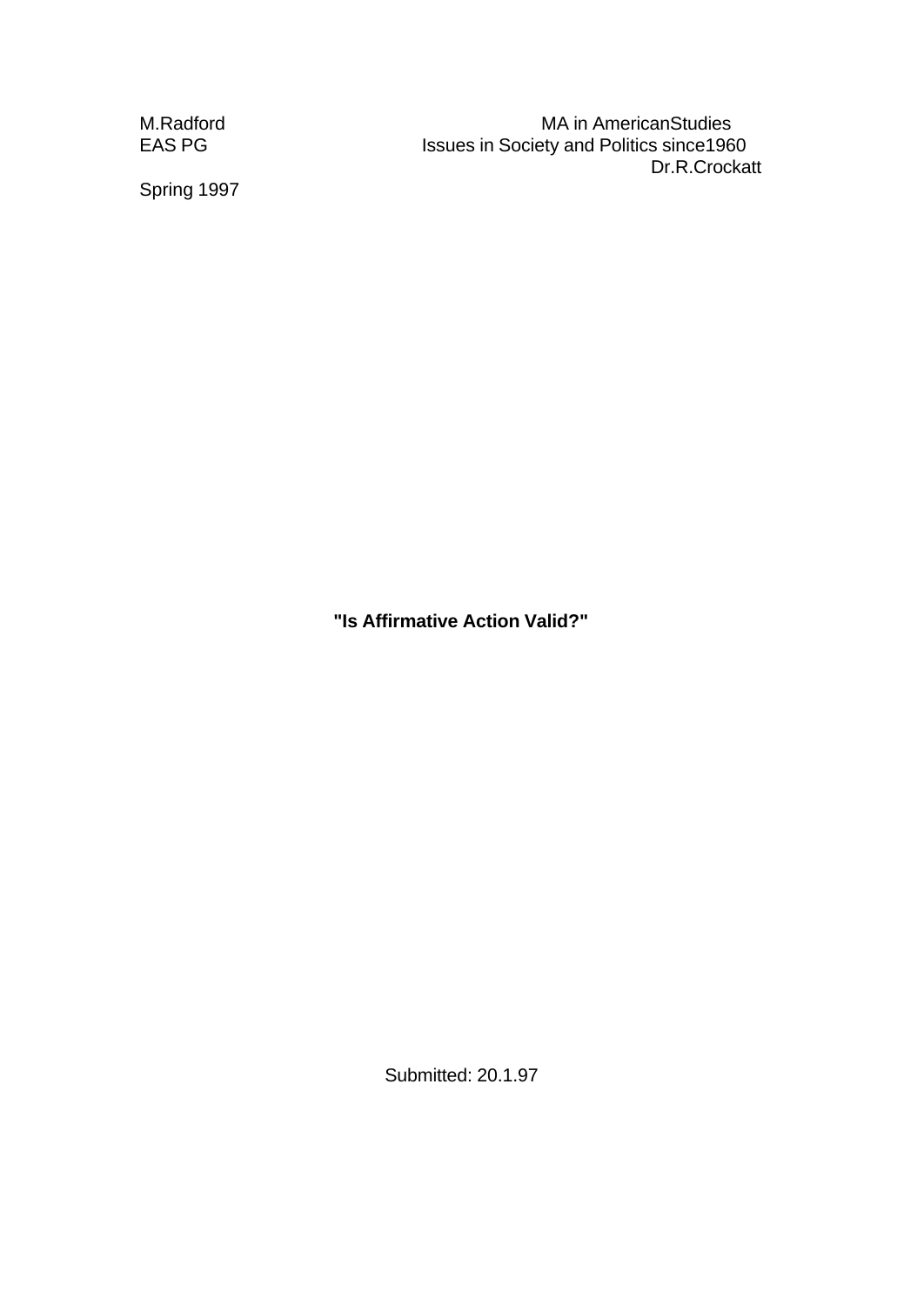"Affirmative action" is not a single, coherent or comprehensive programme designed to act as a panacea for America's racial ills. Rather, it has developed piecemeal since the 1960s as the result of executive orders, the actions of governmental departments, Supreme Court decisions, and the consequent "knock-on" effect within the corporate sector, with companies fearing lawsuits under antidiscrimination legislation, and so developing their own affirmative action programmes. So what exactly is affirmative action? The concept has been defined, by the Affirmative Action Review (published in 1995), as "...any effort taken to expand opportunity for women or racial, ethnic and national origin minorities by using membership in those groups that have been subject to discrimination as a consideration" (1). In practice, however, this concept has involved, not just expansion of opportunity for those facing discriminated, but preferential treatment in hiring for employment, in university admissions, and in the awarding of government contracts and licenses. It has also involved the use of race and gender quotas, so that a "balance" may be achieved between the number of women and minorities available in the labour force, and those employed in certain industries, admitted to universities, and awarded government contracts. But why should specific groups in society be discriminated against in favour of others? This seems to go against the meritocratic basis of American society, and also subordinates the rights of the individual to those of the group. Does past discrimination against women and racial minorities now justify discrimination against (basically) white males? And, do preference-quotas counter discrimination, or benefit those they are intended to? But affirmative action may also be justified as necessary to promote diversity against institutionalised racism and sexism that, despite best intentions, is still present, or even justified as a symbolic denunciation of racism. What, then, is the purpose of affirmative action? Is it to promote equality, or to discourage discrimination? Yet whatever the morality of affirmative action programmes, this "positive discrimination" may be illegal under United States law. Court actions are constantly arising challenging the constitutionality of affirmative action, and also its legality under Title VII of the 1964 Civil Rights Act. Legal or not. affirmative action programmes have been present for over 30 years now, so what effect have they had, and are they necessary in today's multicultural, more gender-balanced society?

Modern affirmative action programmes were largely promoted by the federal government, in the form of executive orders and legislation. The first antidiscrimination law was issued in 1941 by President Roosevelt; Executive Order 8802 forbade discrimination on the basis of race in the federal government and the war industries, but this order was not issued to promote racial harmony, rather it was a measure to forestall a march on Washington D.C. by the Brotherhood of Sleeping Car Porters. This order created the first Fair Employment Practices Committee, but it was understaffed, underfunded and lacked any real authority. However, as Manning Marable affirms, it did expand the political idea that government could not just take a passive role in dismantling institutional racism (2). Yet there were few gains for minorities as, after the war, returning (white) GIs displaced women and minorities from the work place. Thus in 1961, spurred on by the increasing civil rights movement, President Kennedy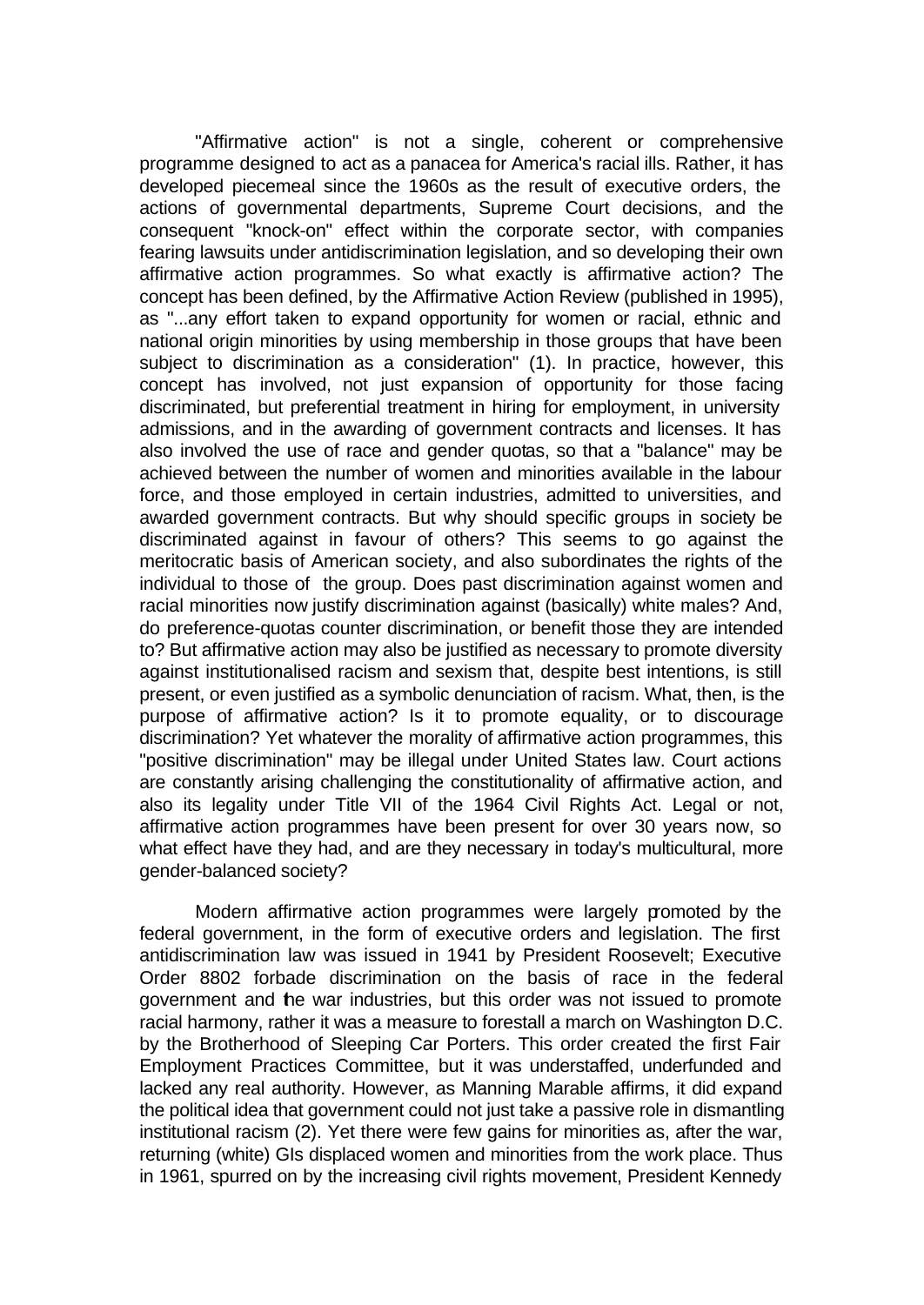issued EO 10925, which first used the term "affirmative action" in reference to measures to achieve non-discrimination. At this time, antidiscrimination measures were deemed an urgent necessity; a Labor Department review of June 1963 reported that unemployment was three times higher for black male breadwinners then for whites, and that average black income had remained almost static since 1945, while average white income had continued to rise (and was still 55% greater than that of blacks in 1962) (3).

Most important, however, was the passage in 1964 of the Civil Rights Act (see Appendix, Part 2). Although implemented by Johnson, it had first been proposed by his predecessor. In a Radio and Television Report to the American People on Civil Rights of June 11th, 1963, President Kennedy stated:

It ought to be possible...for every American to enjoy the privileges of being an American without regard to his race or his color...Next week I shall ask the Congress of the United States to act, to make a commitment it has not fully made in this century to the proposition that race has no place in American life or law (4)

This major piece of legislation forbade discrimination in hiring, promotion, firing, transfer, training and pay, among all employers, employment agencies, and labour unions engaged in industry affecting commerce (5). It was further extended in 1972 to include any business with more then 15 employees, and to employees of educational institutions and state and local governments. Although this act came to play a significant part in reinforcing affirmative action programmes, it was never intended to support "reverse discrimination" or preference-quotas. There was no requirement in Title VII of the act to maintain a racial balance in the work force. Indeed, the authors of the act were demonstrably opposed to racial quotas. In response to a question regarding such quotas, Senator Hubert Humphrey (one of the main supporters of the bill) stated that, "If the Senator can find in Title VII...any language which provides that an employer will have to hire on the basis of percentage or quota related to color...I will start eating the pages one after another, because it is not in there" (6).

Thus up to, and including, the Civil Rights Act in 1964, "affirmative action" had been viewed as positive measures to end discrimination, mainly against blacks. That women had also been given protection against discrimination was largely an accident, "sex" having been added to the bill by congressmen believing this would make it unable to pass. Yet in the following years, the conception of affirmative action changed from being non-discriminatory, to a discriminatory measure in favour of non-whites and women. President Johnson issued EO 11246 in 1965, which directed government contractors to take "affirmative action" in order to ensure equality of employment opportunity, without regard to race, religion or national origin (gender was added in 1968). Yet this order did say what or how "affirmative action" should be taken. The Johnson Administration also set up the Office of Federal Contract Compliance (OFCC), within the Department of Labor in May 1968. This required a written affirmative action compliance programme from every major contractor, and of contracts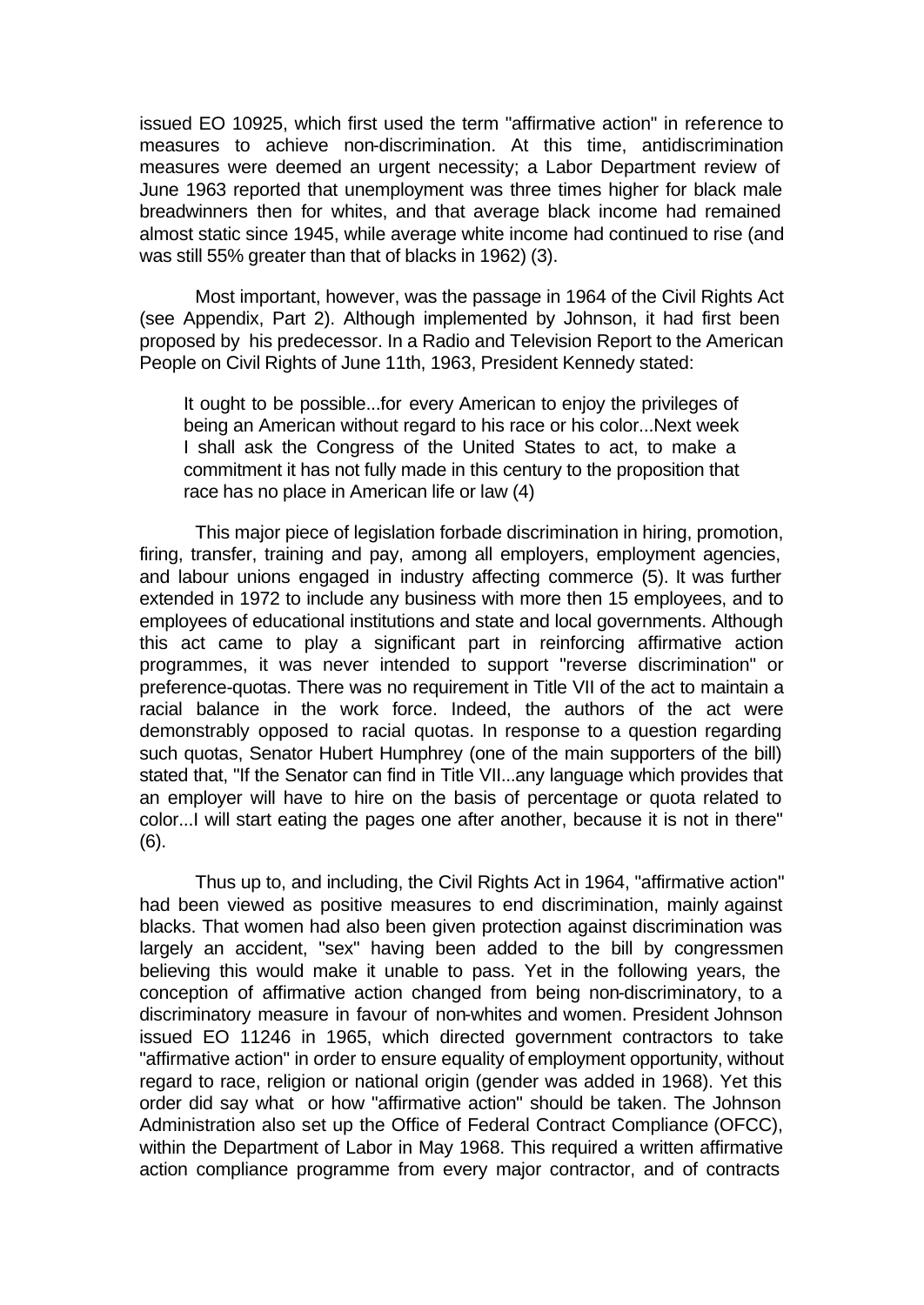over \$50,000. More significantly, President Nixon and Labor Secretary Shultz's "Philadelphia Plan" of 1969 set out "goals and timetables" to achieve equality. Assistant Secretary Fletcher said at the time that:

Equal employment opportunity in these [construction] trades in the Philadelphia area is still far from a reality. The unions in these trades still have only about 1.6 percent minority group membership and they continue to engage in practices, including the granting of priorities to union members and to persons who have work experience under union contracts, which result in few negroes being referred for employment. We find, therefore, that special measures are required to provide equal employment opportunity in these...trades (7).

These "special measures" were denied to be preference-quotas, but Order No.4, issued in 1970, extended the plan to non-construction federal contractors, while stating that "The rate of minority applicants should approximate or equal the rate of minorities to the applicant population in each location" (8). Thus quotas based on race were introduced into requirements for federal contractors, fundamentally changing the nature of affirmative action programmes, from a vaguely-expressed desire to see equality, to an explicit assertion that equality should be mandated.

Yet these executive orders did not exist in a vacuum, as they were both responses to, and responded to, a series of federal court decisions on the constitutionality of affirmative action. Setting the overall framework for the constitutional debate was the dissenting opinion of Justice Marshall Harlan in Plessy v. Ferguson (1896) which attributed a racial meaning to the "equal protection" guaranteed by the 14th Amendment to the Constitution (see Appendix, Part 1). As Andrew Kull has pointed out, the true meaning of Plessy is not "separate but equal" but the Supreme Court's refusal to deny to the state the option of treating citizens differently according to race (9). This is the crux of the constitutionality of affirmative action: is the Constitution, as Justice Harlan famously described it in his dissent, "color-blind"? But this is only one reading of the 14th Amendment, and not binding; consequently the constitutionality of affirmative action was still in question. The ruling in the 1964 case of Anderson v. Martin, however, appeared to confirm that the Constitution is in fact "colorblind". This decision struck down a Louisiana law, requiring that nomination and ballot papers should specify the race of a candidate, which had been intended to provide the electorate with an informed choice. This statute was found unconstitutional on the basis that racial distinctions were not relevant to how a citizen voted, and thereby implied the Constitution could not allow for one citizen to be treated differently to another because of his or her race. Yet the ruling in Anderson, as in Hamm v. Virginia State Board of Elections (1964), was not the unconstitutionality of "distinction in treatment" between races, which had already been struck down in Brown v. Board of Education of Topeka (1954), but unnecessary race consciousness on the part of the government (10). This would seem to preclude the constitutionality of affirmative action programmes, but nevertheless many were implemented.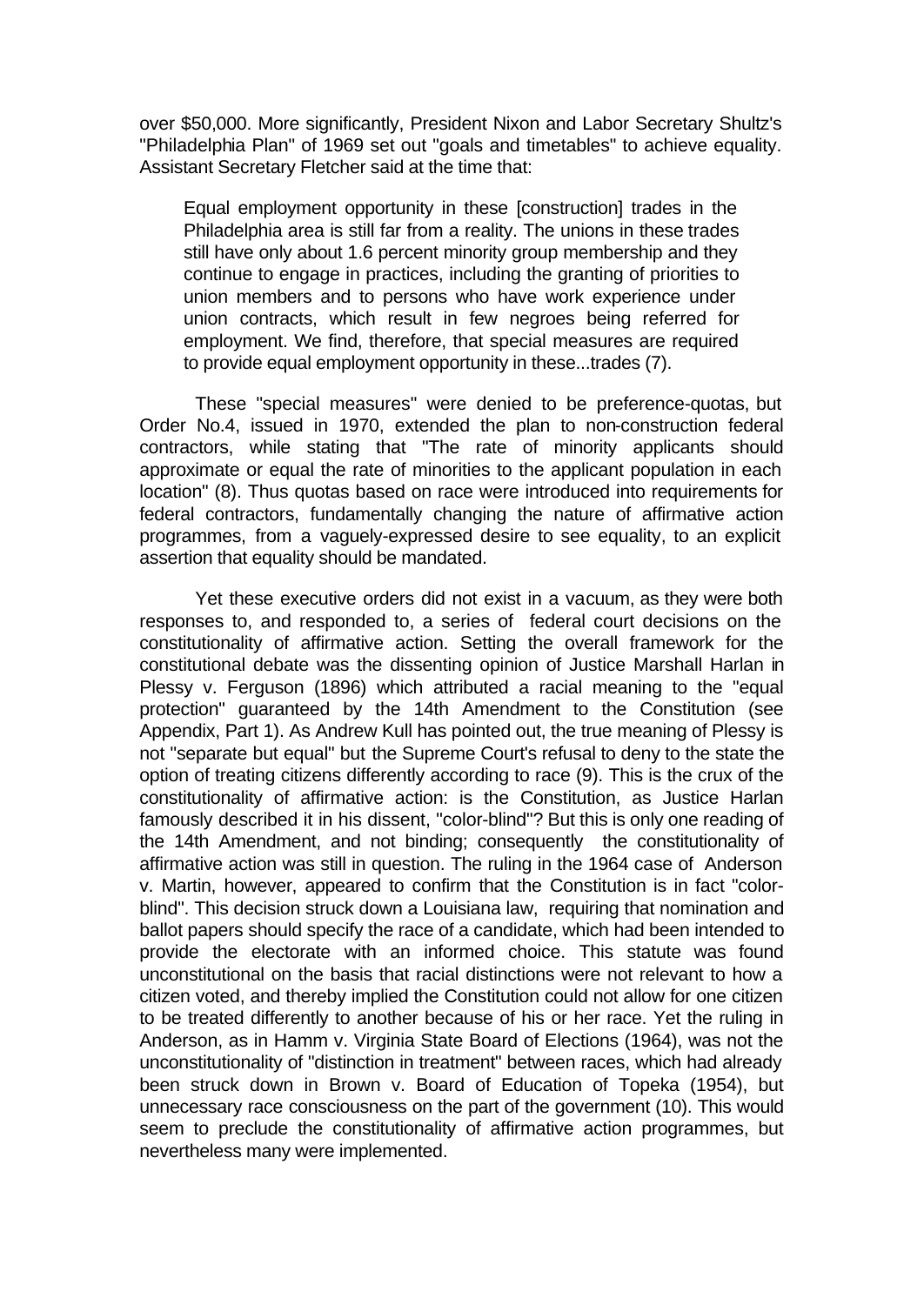Despite these rulings in favour of a "color-blind" reading of the 14th Amendment, the Supreme Court began to move towards adopting a more race and gender-conscious attitude. In Griggs v. Duke Power (1971), the defendant had imposed a minimum level of education (a High School diploma) in order for applicants to gain employment. In the ruling, this was declared illegal unless the need for minimum credentials could be directly related to the job. The Court accepted the position of the Equal Employment Opportunities Commission, which had filed an amicus curiae, that this imposition of minimum credentials must be discarded if they had an adverse affect on minority groups, that is, if they screened out a disproportionately large share of minorities as compared to whites (11). This was ruled to be prohibited by Title VII of the Civil Rights Act. Consequently, whites faced "reverse discrimination" because they, as a group, had a greater percentage with High School diplomas. Further to this, in 1975 a federal district court found that Local 28 of the Sheet Metal Workers' International Association had discriminated against non-white workers in recruitment, training and admission to the union. Consequently, the court established a 29 percent membership goal, reflecting the percentage of minorities in the relevant labour pool (12), which was affirmed by the Supreme Court. Thus quotas had been accepted by the Court as a justifiable means of achieving equality through affirmative action.

A major challenge to affirmative action programmes soon arose, however, in the form of Regents of the University of California v. Bakke (1978). Having applied for admission to the University of California-Davis medical school in 1973 and 1974, and being turned down on both occasions, Allan Bakke sued. Of 100 places in the entering class each year, 16 were reserved for minority groups, classified at Davis as "Blacks", "Chicanos", "Asians" and "American Indians". Bakke was turned down despite having a higher grade point average and higher test scores than the average applicant. He claimed he was discriminated against because of his race, and that his 14th Amendment guarantees had been violated. The Court ruled 5-4 in favour of Bakke, but the ruling was by no means convincing. In a dissenting opinion, four justices wrote that the Davis programme was a constitutional effort to redress the "effects of past societal discrimination", and that Title VI of the Civil Rights Act "prohibits only those uses of racial criteria that would violate the Fourteenth Amendment if employed by a State or its agencies" (13). Four other justices held the programme to be illegal, as Title VI requires a "color-blind" admission process in which "race" does not provide a "basis of excluding anyone from participation in a federally-funded programme" (13). The deciding vote was cast by Justice Lewis Powell, whose opinion was somewhat indefinite. According to Robert Post, Powell's opinion has come to stand for four propositions. He argued that Title VI applies constitutional standards, and that the Constitution requires that all explicit uses of racial criteria, whether or not for benign purposes, be subject to strict judicial scrutiny to determine whether they are narrowly tailored to serve compelling state interests. The state's interest in remedying the effects of societal discrimination, Powell argued, was not compelling and hence could not justify an affirmative action programme, but, the University of California's objective of attaining a diverse student body was compelling and justified the use of racial and ethnic criteria for admissions (13). Justice Powell stated that: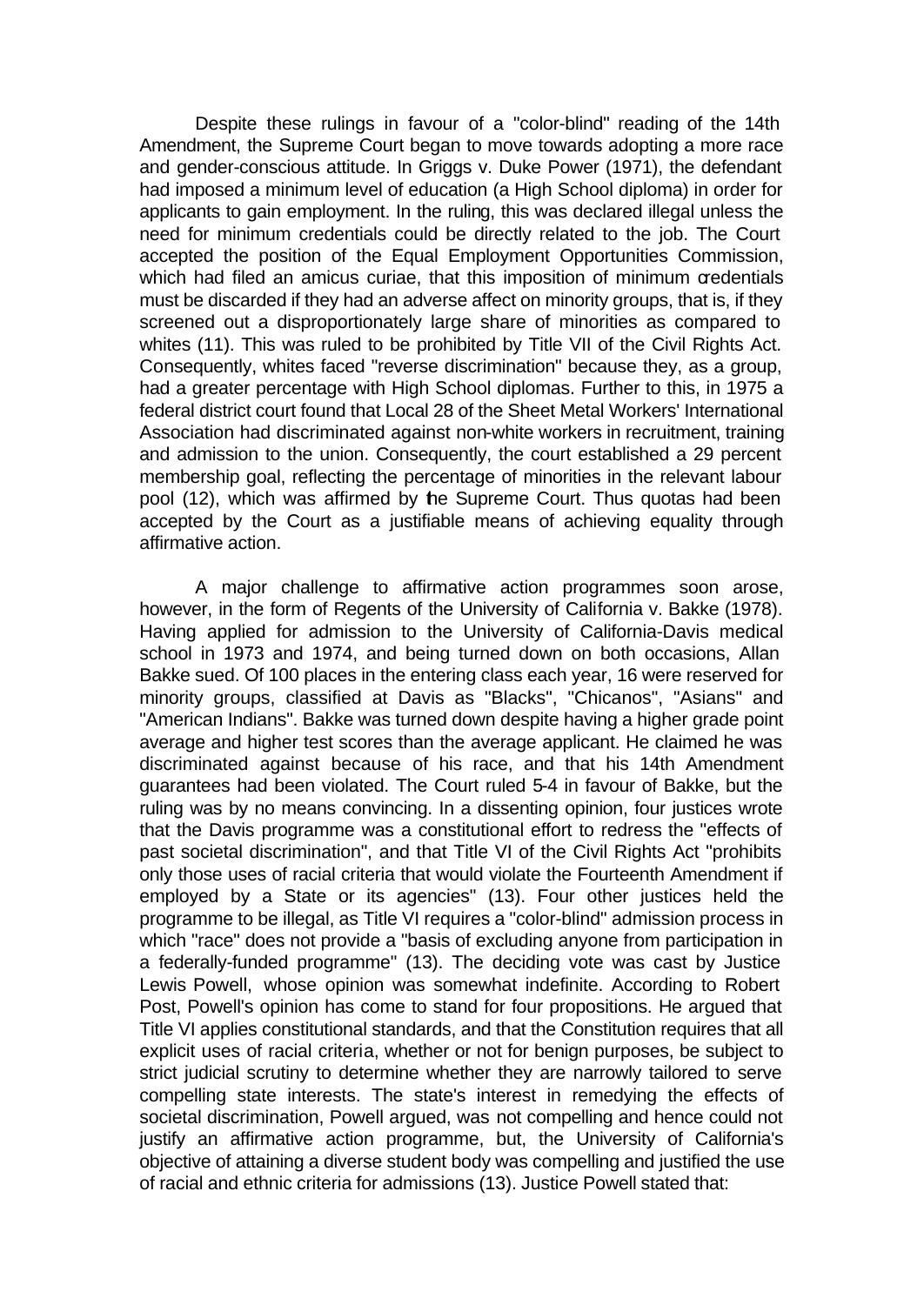...In arguing that its universities must be accorded the right to select those students who will contribute the most to the "robust exchange of ideas", [the University of California] invokes a countervailing constitutional interest, that of the First Amendment. In this light, [the University] must be viewed as seeking to achieve a goal that is of paramount importance in the fulfilment of its mission (14).

Thus while finding the Davis programme unconstitutional, Powell provided the constitutional justification for universities to continue their affirmative action programmes, in order to support "diversity". The Davis programme was unconstitutional because it recognised the diversity of racial and ethnic groups, rather than the diversity of individuals. But Powell also appended the affirmative action plan of Harvard College (see Appendix, Part 3), which he said he would find constitutional. This programme celebrated the diversity of individuals, while ensuring the representations of distinct racial groups. However, as no other Justice joined with Powell in his opinion, it is questionable whether this is binding precedent.

The Supreme Court had thus created, in Frederick Lynch's words, a "fragile, contradictory consensus" on affirmative action (15). The situation was further confused by the case of Richmond v. Croson (1989), which held that, without prior findings of intentional discrimination, state and local minority setasides had violated the 14th Amendment. Writing for the majority, Justice Sandra Day O'Connor stated, "Classifications based on race carry a danger of stigmatic harm. Unless they are strictly reserved for remedial settings, they may in fact promote notions of racial inferiority and lead to a politics of racial hostility" (16). This protection of non-minorities against discrimination was also extended under Title VII in Martin v. Wilks (1989). The Wall Street Journal commented that, "For the first time, a majority of justices said that all affirmative action programs alleged to discriminate against whites should be analyzed by the same tough constitutional standard that has been applied to strike down laws that minorities say discriminate against them" (17).

The most recent case questioning affirmative action has been Hopwood v. State of Texas, which was denied certiorari by the Supreme Court in July 1996, thereby allowing the decision of the Fifth Circuit Court of Appeals to stand. This court had ruled in favour of Cheryl Hopwood, who filed a reverse discrimination suit against the University of Texas Law School in 1992, in case very reminiscent of Bakke. As in Bakke, Hopwood had a higher GPA and test scores than African-American and Hispanic students admitted under an affirmative action programme, but had been denied admission. The Hopwood ruling stated, "...any consideration of race or ethnicity by the law school for the purpose of achieving a diverse student body is not a compelling interest under the Fourteenth Amendment" (18), and also repudiated Justice Powell's decision concerning Bakke. Thus, for the moment, the unconstitutionality of the diversity rationale has been affirmed, vindicating Justice O'Connor, who had written in dissent in Metro Broadcasting, Inc. v. Federal Communications Commission (1990), that, "The interest in increasing...diversity...is clearly not a compelling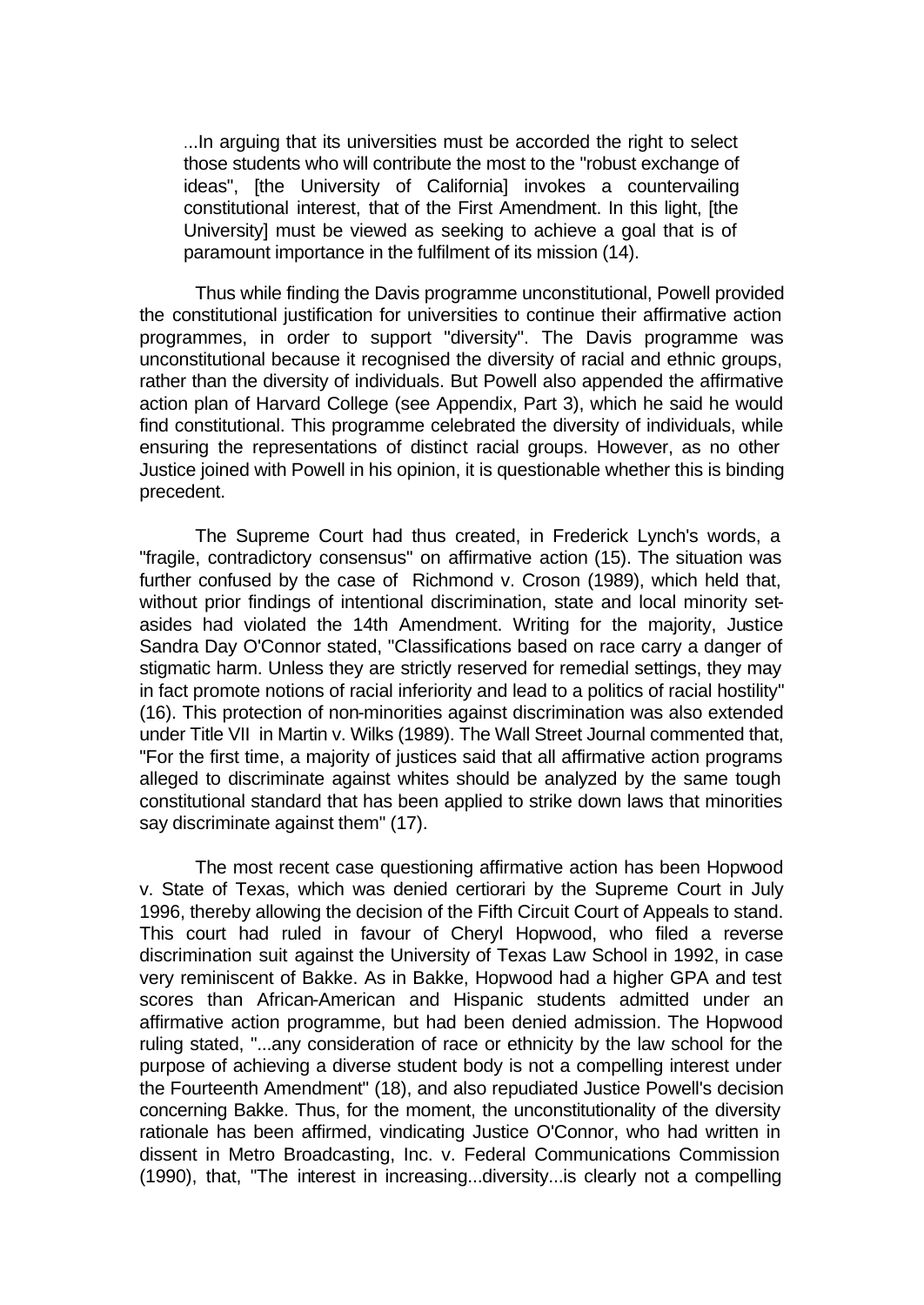interest. It is simply too amorphous, too insubstantial, and too unrelated to any legitimate basis for employing racial classifications" (18). Thus the only compelling state interest on which affirmative action programmes are currently based is that of remedying the effects of racial discrimination.

Whatever the legal status of affirmative action, however, such programmes have nevertheless been in existence since the 1960s. Have they raised the employment status of minorities and women, or lessened discrimination? According to Manning Marable, the average median income for African-American families has risen from \$28,700 in 1967 to \$40,000 in 1990, an increase of 40 percent (19). He states that affirmative action has allowed the growth of a black middle-class, with thousands of African-Americans gaining employment as white-collar professionals. That this growth has taken place is borne out by the table below:

#### **Changes in Ratio of White/Non-white Employment by Gender in Managerial-Professional Occupations, 1964-1982**

|                          |      |      | 1964 1982 Change |      |
|--------------------------|------|------|------------------|------|
| White men                | 1.00 | 1.00 | -                |      |
| Black or non-white men   | 0.32 | 0.62 | 0.30             |      |
| White women              | 0.68 | 0.80 | 0.12             |      |
| Black or non-white women | 0.35 | 0 RO | O 25             | (20) |
|                          |      |      |                  |      |

The table above shows that non-white men have made the clearest proportional gains in the managerial-professional occupations, followed by nonwhite women, and then white women. Also, according to the 1990 census women held 40% of all middle-management positions (21). In terms of the male/female wage gap, the ratio of earnings of full-time, year-round workers was roughly stable from the turn of the century until the mid-1970s at about 60%, but by 1993 this had has risen to 72% (22). More specifically, within the Department of Labor's OFCC programme the employment share of black males in contractor firms increased modestly from 5.8% in 1974 to 6.7% in 1980 (22). In terms of education, enrolment of blacks in colleges and universities has risen steadily, if slowly, from 7.8% in 1970 to 11.3% in 1990 (23), and women now constitute a majority of college students. But can these gains be attributed to affirmative action? The relative roles of antidiscrimination legislation and affirmative action, in education and in employment, are unclear. The major equal opportunity laws covering women were passed in the 1960s, coincidental with which was a growth in the number of female graduates, but the most rapid growth in women's earnings and occupational status did not begin for another decade. The lag between the change in law and the increase in earnings may have been owing to the time it took for women to acquire education and training for traditionally maledominated occupations. Wage, employment and educational disparities for minority males have also decreased, but this may have been due (as also in the case of women) to changes in societal and individual attitudes. There is no clear qualitative evidence to show that affirmative action has "worked" in terms of increasing minority and female proportions; what can be said is since affirmative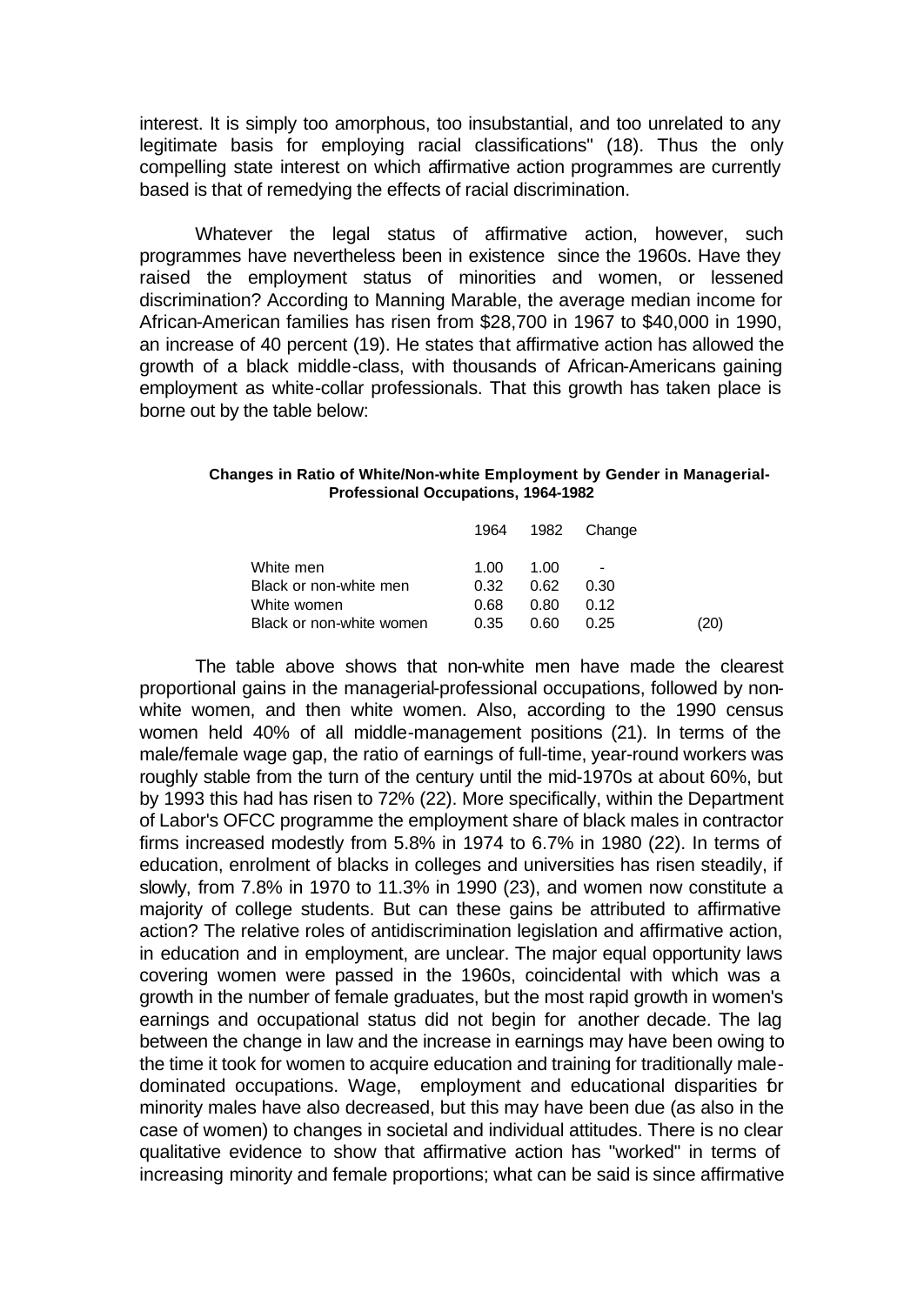action programmes have been enacted, there has been a concurrent fall in the level of disparity between white male and non-white male and female employment and educational levels, but it is extremely difficult to find a constructive link between the two. However, this is not to say that such a link does not exist.

There is evidence that some affirmative action programmes do not target those for whom they were intended. For example, when asked "Do most of the 'underrepresented minorities' who benefit from...preferences come from economically disadvantaged backgrounds?", the American Medical College Application Service answered "no". It replied that the average affirmative action medical school applicant has both parents employed in professional/managerial occupations and average parental income of \$51,300 (24). Thus certain affirmative action programmes may be targeting members of the minority middle-class who do not really need such assistance. Affirmative action may or may not have "worked" so far, or may not even be effective at the moment, but this is not to say that the concept itself is invalid, in an age when institutionalised racism and sexism still exist. This was emphatically demonstrated by the recent Texaco affair, in which (white) senior executives were caught on tape deriding minorities in racist terms, and plotting to destroy documents subpoenaed in a federal discrimination case. Also, in 1994 there were 154,000 complaints of discrimination, at local, state and federal level. The Glass Ceiling Commission reported in 1995 that, at senior management level, only 0.6% were African-American, 0.3% were Asian and 0.4% were Hispanic. Women held only 3 to 5 percent of these positions (25). The discrimination that affirmative action was implemented to tackle is thus still present, and a majority of the population still support it in practice, as shown by a USA Today/CNN/Gallup poll of March 1995 (26). The respondents were asked the question, "Do you favor or oppose affirmative action programs?". Of the white respondents, 56% favoured affirmative action, while 36% were against. Of the African-American respondents, 72% were in favour, and 21% were against.

Attitudes to affirmative action may be changing, however, perhaps shown by the passage in California of Proposition 209, on November 5th, 1996 (see Appendix, Part 4). This proposition, known as the "California Civil Rights Initiative", prohibits the state from discriminating against or granting preferential treatment to any individual or group on the basis of race, sex or ethnicity in public employment, public education or public contracting. The CCRI prohibits local and state (not federal) preferences while leaving intact outreach and other nonpreferential forms of affirmative action, such as those used in recruitment and training. The reason for the necessity of this initiative, the authors state, is that

the...Civil Rights Act has been amended by judicial interpretation to permit preferential treatment for certain groups on the basis of race, sex and ethnicity. But as a matter of simple logic, one cannot prefer on the basis of these criteria without discriminating against someone else. Such preferences, therefore, violate the nation's and the Congress' original understanding of civil rights (27).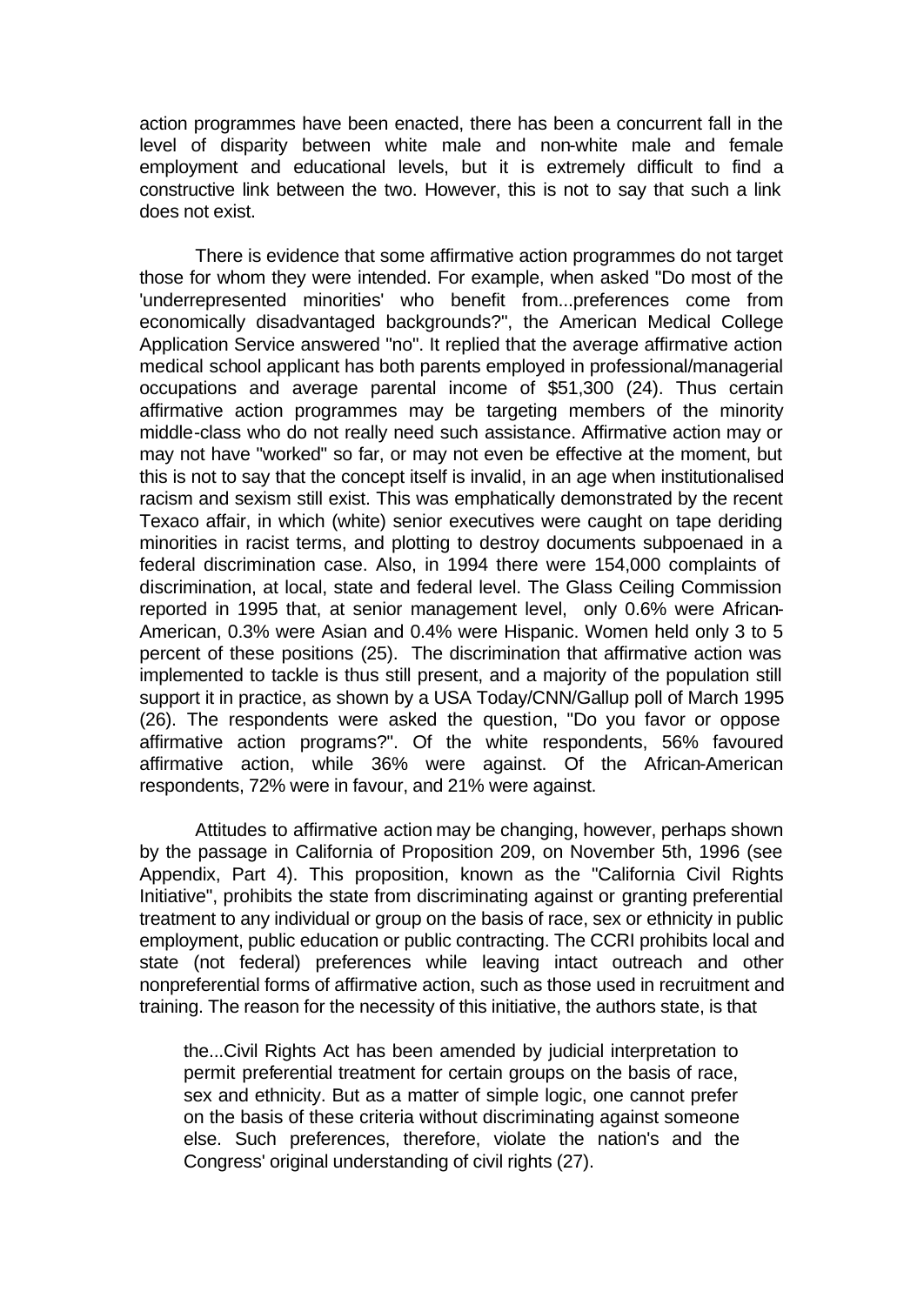Referring back to the remarks of President Kennedy and Senator Humphrey that I mentioned earlier (references 4 and 6), it is not hard to see how the authors of the CCRI could come to this conclusion. An attempt to replicate the CCRI at national level, in the form of the Dole-Canady bill in Congress, failed to pass into law. It was unlikely to pass anyway, as the Clinton Justice Department (in the person of Associate Attorney-General Schmitt) had stated that "Race can be taken into account as a preference", thereby further confusing the issue. Perhaps President Clinton and the majority of Americans outside California are not yet ready to accept the implications of abandoning 30 years of affirmative action. It should be unsurprising, however, that such an initiative should pass in such an ethnically diverse state as California. Preferences are increasingly unworkable in the state, where the population eligible for affirmative action continues to grow several times faster than those ineligible. Also, where African-Americans once constituted the majority of those eligible, Hispanics and Asians have become more numerous, mostly due to immigration (both legal and illegal) since 1965. There has been increasing tension between the preferenceeligible groups; for example, in Los Angeles Hispanics have claimed that blacks are "over-represented" in terms of employment by the county. This is not only confined to California, however, as in Ohio African-Americans have gone to court in order to deny eligibility for affirmative action programmes to Asian and Indian-Americans. This perhaps highlights one problem on modern affirmative action: it was designed to recompense African-Americans for past and contemporary discrimination, but America is now recognised to be much more racially and ethnically diverse. To paraphrase Marable, the scope of affirmative action has moved beyond simply black and white. A "minority" may be definable it terms of percentage of population, but there are always individuals who move away from the racial and ethnic stereotypes. Certain minority groups may also not be in need of affirmative action; Japanese-Americans, for example, have higher average annual incomes than whites. The Hmong, however, have an average annual income significantly lower than either Japanese-Americans or whites, yet both the Japanese and Hmong are classified as an "Asian" minority (28). So are racial and ethnic classifications in need of reform, or abolition?

Notwithstanding the pronouncements of various administrations, the law within states, or Supreme Court rulings on its constitutionality, there is a more basic moral question raised by the concept of affirmative action. As Ralph Rossum has asked (29), is it socially desirable to discriminate against someone who is not a member of a disadvantaged racial minority in order to give preference to others on the basis of race alone? Not only is there the question of the effect on society, but what message does this give to the nation, being that it is composed of individuals? The use of affirmative action, when based on righting the harm of past discrimination against minority groups, imposes an unjust burden (that of "reverse discrimination") upon non-minority white individuals. But there is plainly no such thing as "reverse" discrimination (as a positive concept), as this implies that only those groups historically discriminated against faced "true" discrimination; the current injustice against whites, especially white males, is thereby relegated to a lower degree on the index of inequity. Thus can affirmative action be justified in terms of a remedy for general societal discrimination against race or gender? When affirmative action is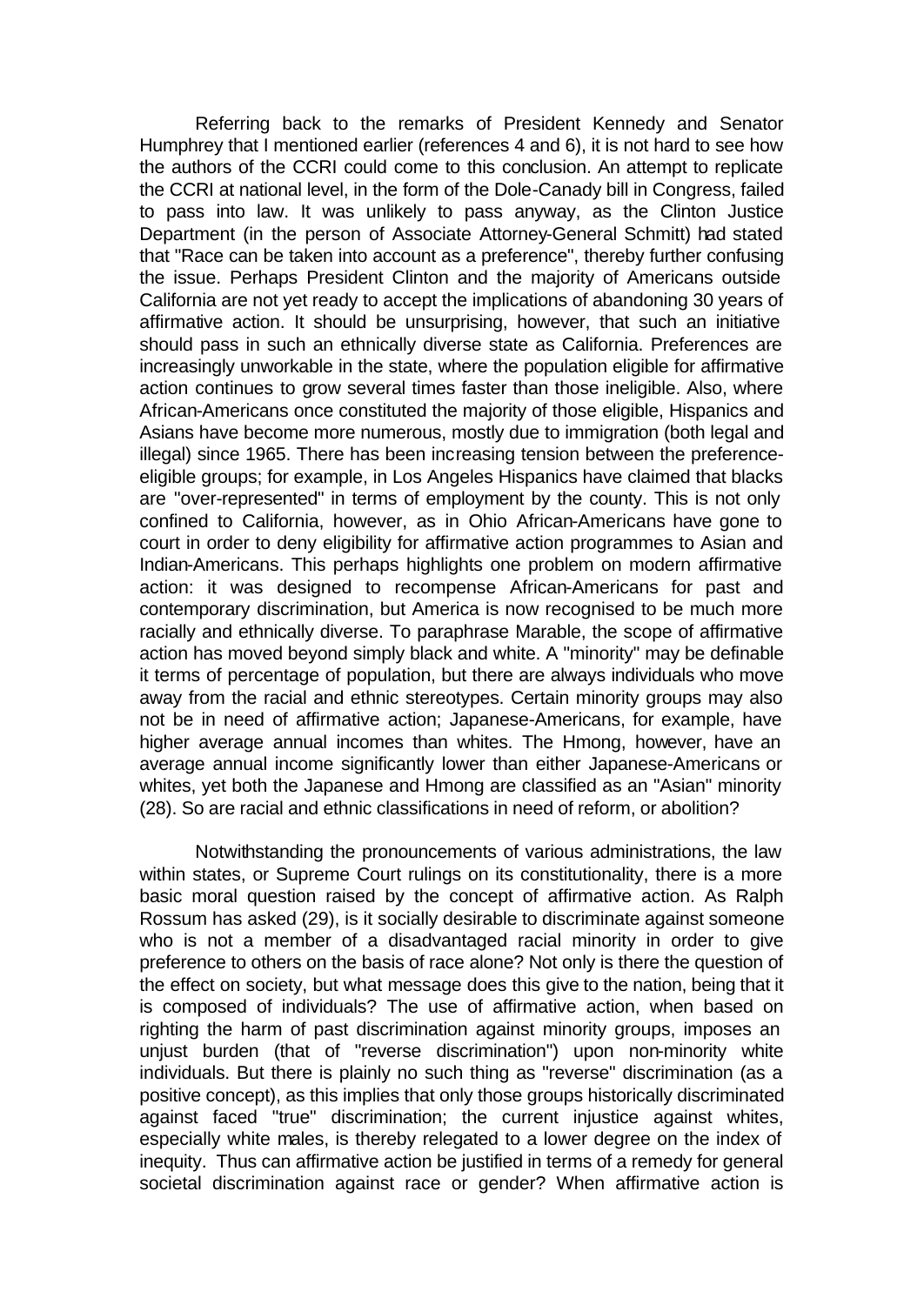based on such a remedy, it renders the concept of discrimination rather vague. It is legally less controversial when a programme seeks to compensate specific discrimination against a specific individual. At the basis of antidiscrimination legislation and affirmative action programmes is the desire to eradicate the deeply imbedded institutional and systemic dimensions of inequality. Yet the primary objective of equality rights campaigners was to ensure that individuals were treated as individuals rather than as members of a group. So how are these two views reconcilable? Perhaps affirmative action programmes should be understood as integral to, and consistent with, legal guarantees of equality for the historically disadvantaged, thereby rejecting the view that it is a source of discrimination. In doing so, affirmative action can be presented as an expression of equality rather than an exception to it, as it is difficult to reconcile such programmes with nondiscrimination.

Iris Young suggests that affirmative action should not be seen as compensation for past discrimination, nor to make up for supposed deficiencies of formerly excluded groups (30). Rather it should be seen as a positive measure, designed to mitigate the influence of current biases and blindness of institutions and decision-makers, who she characterises as primarily white, anglo-saxon, heterosexual males (she mentions sexuality in this context, but there are no affirmative action programmes relating to homosexuals. Perhaps there should be). In this light, affirmative action can be seen as compensation for past oppression, rather than discrimination, thereby combating contemporary inequalities in a pro-active manner. Also exploring the "oppression" aspect, Colleen Sheppard posits a "critical mass" of historically disadvantaged which, when reached, will be sufficient to balance the past oppression (31). This would eliminate the problem of "tokenism" within preferences, and allows for a continuing self-correction of the problem. She cites as an example the Action travail des femmes v. Canadian National Railway Co. (1987), a case ruled on by the Canadian Supreme Court. In this case, the Court decided that one in four employees hired by the National Railway Company should be women, until they reached 18% of the workforce. There appears, however, to be no real distinction between the "critical mass" and the preference-quota. Sheppard also suggests a different approach, positing the introduction of "equity measures", rather than traditional affirmative action, to include policy statements stating an institution's commitment to human rights, sexual and racial harassment policies, and special workshops to raise individual awareness and sensitivity in problems of discrimination (32). This policy, however, implies a certain amount of "good faith" on the part of employers, which is unlikely to be forthcoming from those determined to maintain racism and sexism.

Not only is affirmative action morally questionable in terms of subordinating the group to the individual, but there is also the discussion over "minority pride", especially in relation to racial quotas. This is the feeling among minorities that they are perceived of as gaining employment or admissions purely on the basis of their race, not on merit. Of course, this is felt by some minority individuals to be a blow to their self-image and self-esteem. This also damages white attitudes by the perception that minorities have taken "their" jobs, which they would have had if not for "unfair" affirmative action programmes.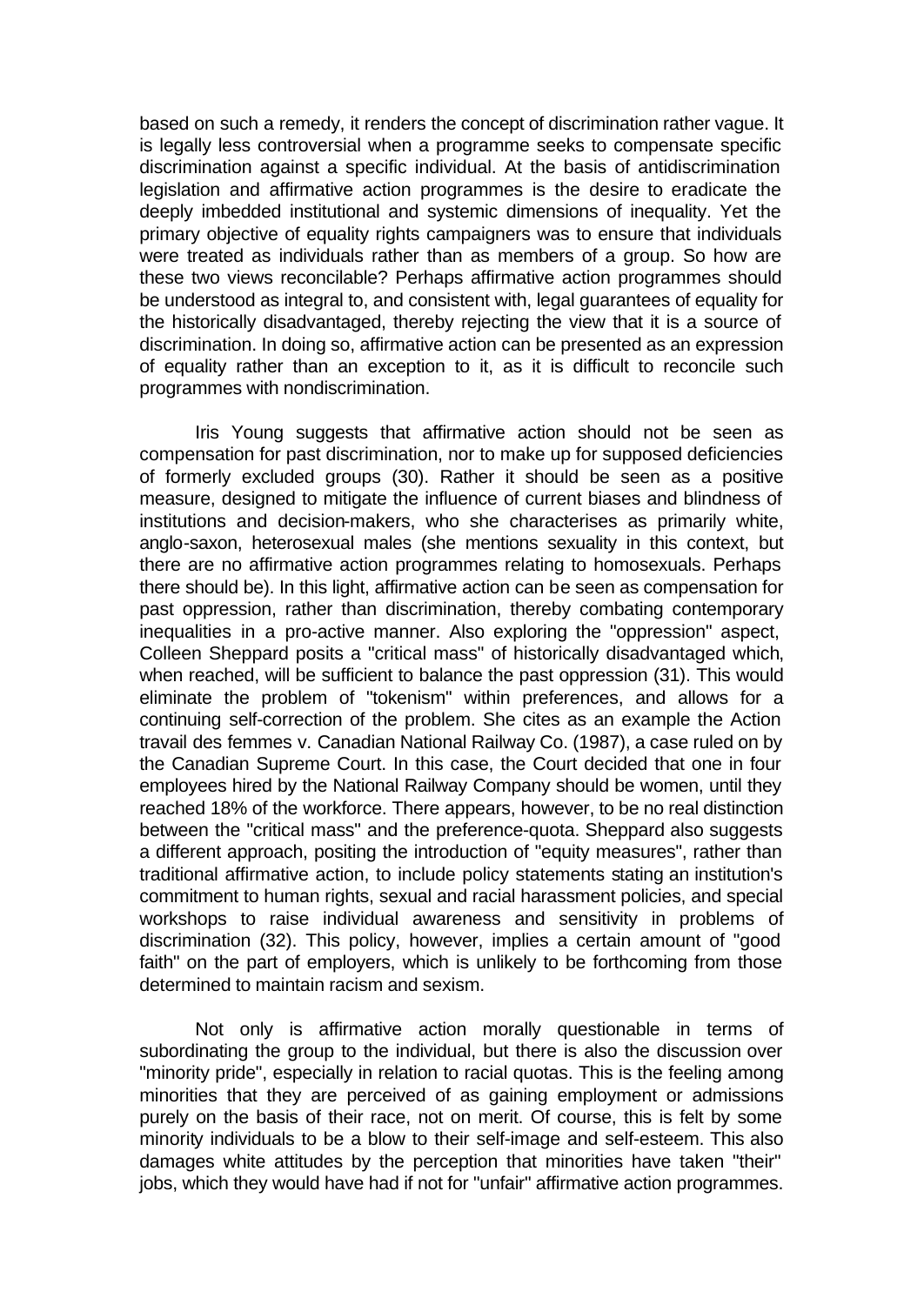Thomas Sorrell has commented in relation to African-Americans, but which is applicable to all minorities, that "What all the arguments and campaigns for quotas are really saying, loud and clear, is that black people just don't have it, and that they will have to be given something in order to have something" (his underlining) (33). In this respect, affirmative action may foster a feeling of disempowerment rather than being a positive experience.

One thing is definite about affirmative action programmes: their validity is uncertain. The constitutionality of these programmes seems to be in perpetual limbo, with their status ever-changing, owing to either "color-blind" or race and gender conscious readings of the Constitution, and of the 1964 Civil Rights Act. The problem of deciding the legality of affirmative action probably stems from difficulty in deciding its moral foundation. Basing affirmative action on compensation for past discrimination, or even as a symbolic denunciation of racism would seem, however, to be morally dubious. The argument that affirmative action should be based on promoting "diversity" is also questionable, as the extent of racial and ethnic diversity should not and cannot be dictated in a democracy. The use of race and gender preference-quotas is no longer workable in such an increasingly diverse country as America; they perpetuate modern injustice, only shifting the discrimination to non-white males. Being that affirmative action is are based on aiding groups of people, it is not justifiably defensible in a nation whose history is so grounded in individualism. After all, is it not self-evident that all men are created equal? Also, quotas are seen by many minorities as akin to a hand-out, as people generally want to be judged on their merit, not their racial or ethnic group. The only way in which affirmative action can continue to work, as a coherent theory, is if quotas are discarded as the discriminatory racial anachronism that they are, and race and gender are considered only as a "plus" factor in applications, after all other criteria have been weighed. A working model for this is Harvard's admission plan. Only where affirmative action attempts to end contemporary discrimination without the use of quotas may it be considered a valid measure.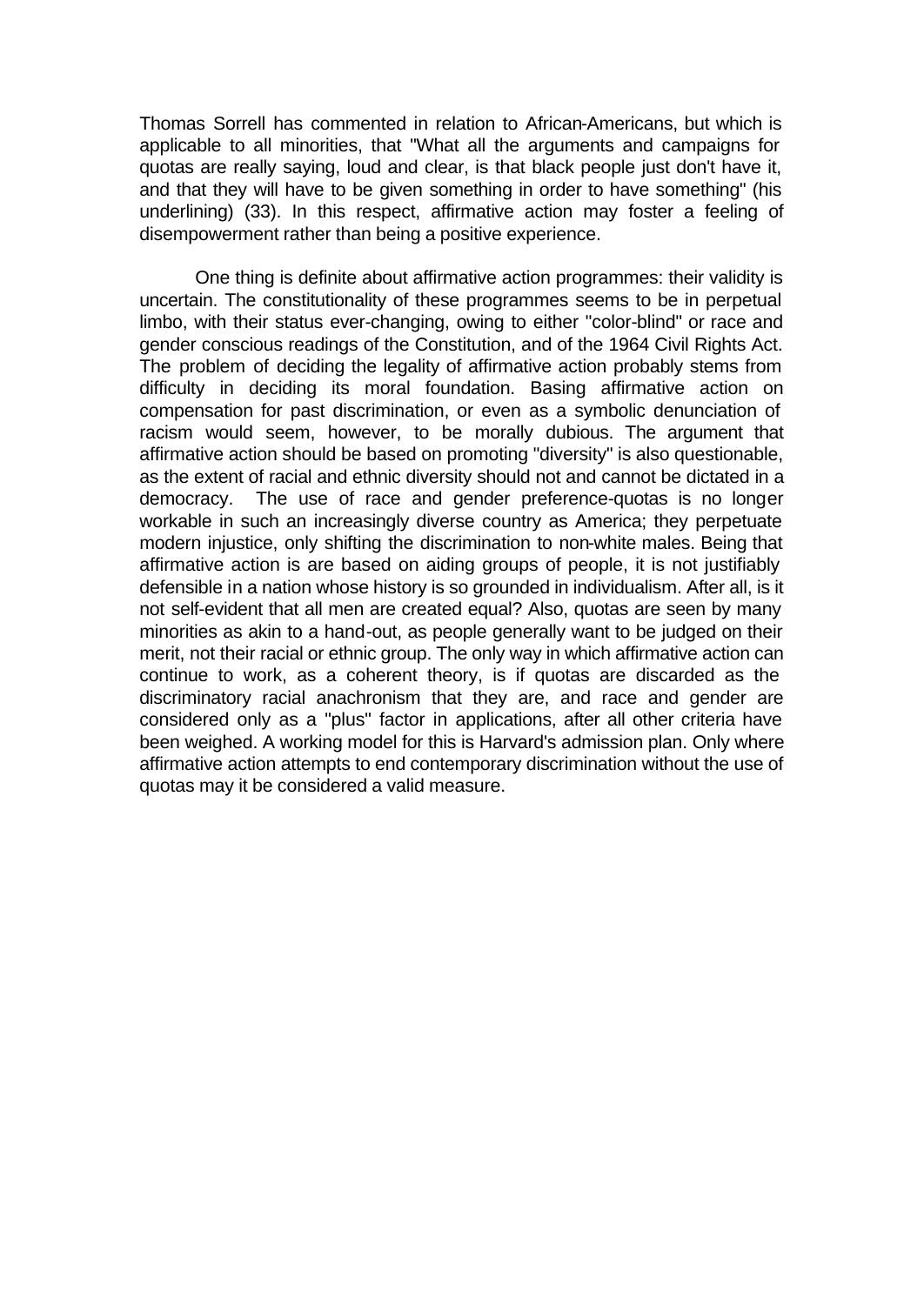# **Bibliography**

W.Chafe, The Unfinished Journey (Oxford UP, Oxford, 1995)

A.Kull, The Color-Blind Constitution (Harvard UP, London, 1992)

F.Lynch, Invisible Victims - White Males And The Crisis Of Affirmative Action (Greenwood Press, London, 1989)

M.Marable, Beyond Black And White - Transforming African-American Politics (Verso, London, 1995)

C.Murray, Losing Ground (Basic Books, New York NY, 1984)

R.Rossum, Reverse Discrimination - The Constitutional Debate (Marcel Dekker, Inc.,

New York NY, 1980)

C.Sheppard, Study Paper on Litigating The Relationship Between Equity And **Equality** 

(Ontario Law Reform Commission, Toronto ON, 1993)

I.Young, Justice And The Politics Of Difference (Princeton UP, Princeton NJ, 1990)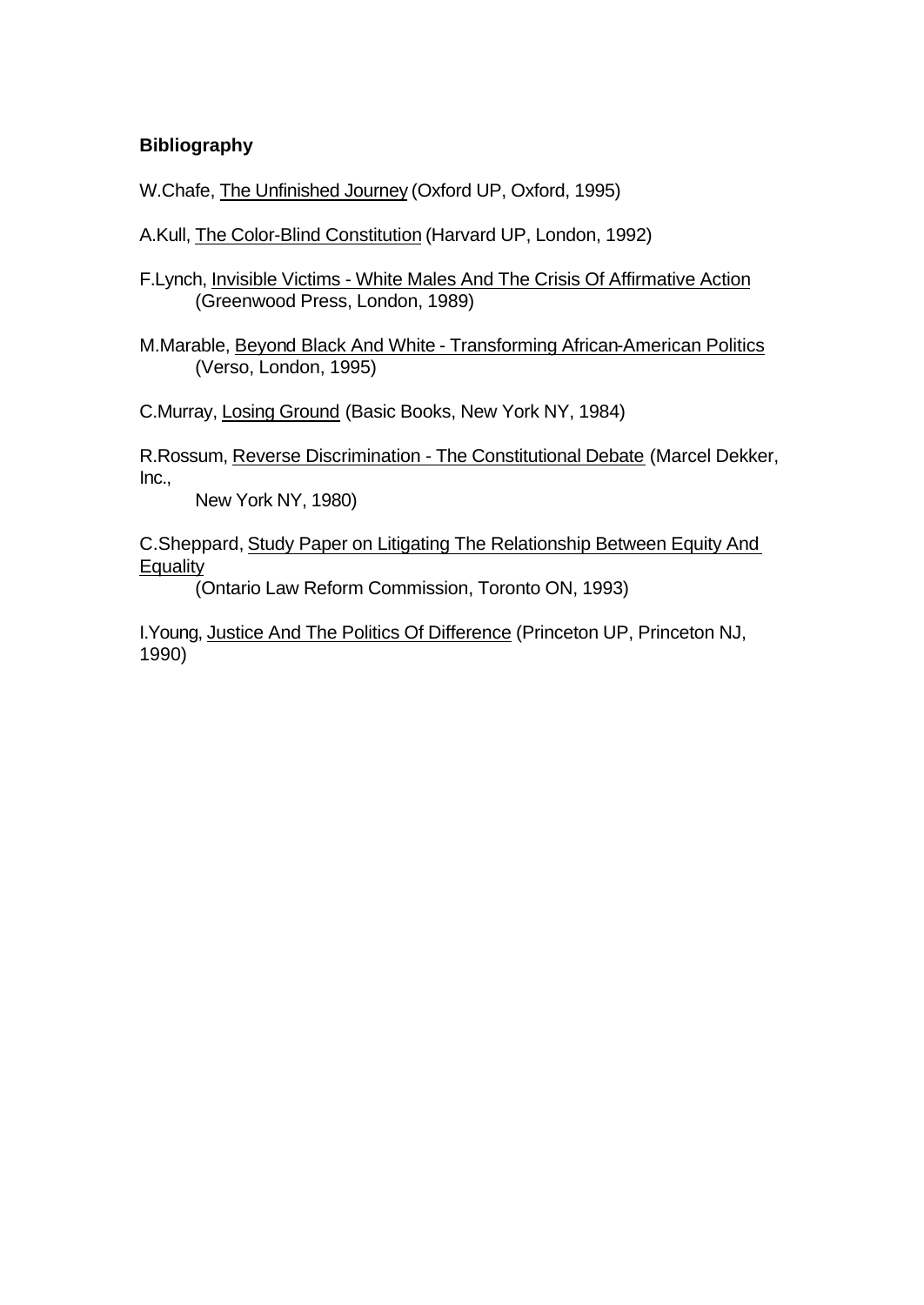## **Internet sites**

Affirmative Action Facts *Available at:* http://pwa.acusd.edu/~e\_cook http://pwa.acusd.edu/~e\_cook/chances.html

- The California Civil Rights Homepage *Available at:* http://www.publicaffairsweb.com/ccri
- Would Civil Rights Pioneers Have Supported CCRI? *Available at:* http://www.publicaffiarsweb.com/ccri/news.html
- C.Edley, Jr. & G.Stephanopoulos, Affirmative Action Review Report To The President (July 1995) *Available at*: http://www.whitehouse.gov/WH/EOP/OP/html/aa/aa-

## index.html

- Hopwood v. Texas *Available at:* http://stumedia.tsp.utexas.edu/webtexan/hopwood
- Fifth Circuit Court decision on Hopwood v. Texas *Available at:* http://pwa.acusd.edu/~e\_cook/HOPXRPT.HTML
- R.Post, "After Bakke" Representations 55, Summer 1996 *Available at:* http://violet.berkeley.edu:7000/55cont.html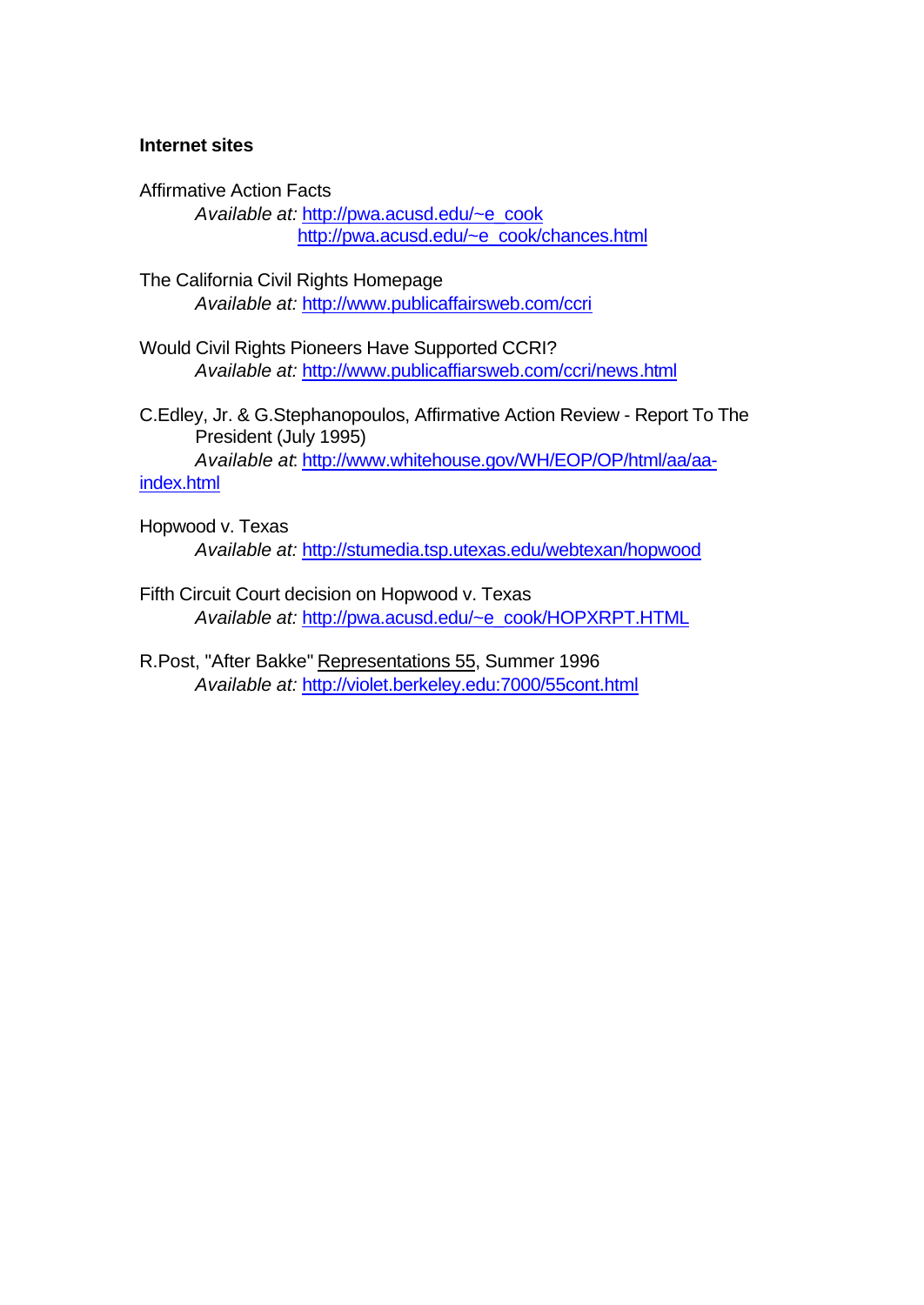# **References**

1. C.Edley, Jr. & G.Stephanopoulos, Affirmative Action Review - Report To The President (July 1995), Footnotes, Section 1

2. M.Marable, Beyond Black And White - Transforming African-American **Politics** 

(Verso, London, 1995), p.82

3. W.Chafe, The Unfinished Journey (Oxford UP, Oxford, 1995), pp.217-8

4. Public Papers Of The Presidents: John F. Kennedy, quoted in "Would Civil **Rights** 

Pioneers Have Supported CCRI?" *Available at:* http://www.publicaffairsweb.com/ccri/news.html

5. C.Murray, Losing Ground (Basic Books, New York NY, 1984), p.93

6. Quoted in R.Rossum, Reverse Discrimination - The Constitutional Debate (Marcel

Dekker, Inc., New York NY, 1980), p.xv

- 7. C.Edley, Jr. & G.Stephanopoulos, Affirmative Action Review Report To The President, Section 2.2
- 8. A.Kull, The Color-Blind Constitution (Harvard UP, London, 1992), p.201
- 9. A.Kull, The Color-Blind Constitution, p.118
- 10. A.Kull, The Color-Blind Constitution, p.168
- 11. F.Lynch, Invisible Victims White Males And The Crisis Of Affirmative Action (Greenwood Press, London, 1992), p.12
- 12. C.Edley, Jr. & G.Stephanopoulos, Affirmative Action Review Report To The President, Section 2.2
- 13. Quoted in R.Post, "After Bakke" Representations 55, Summer 1996 *Available at:* http://violet.berkeley.edu:7000/55cont.html
- 14. R.Post, "After Bakke"
- 15. F.Lynch, Invisible Victims, p.15
- 16. F.Lynch, Invisible Victims, p.16

17. Wall St. Journal, January 24th 1989, p.A12, quoted in F.Lynch, Invisible Victims, p.16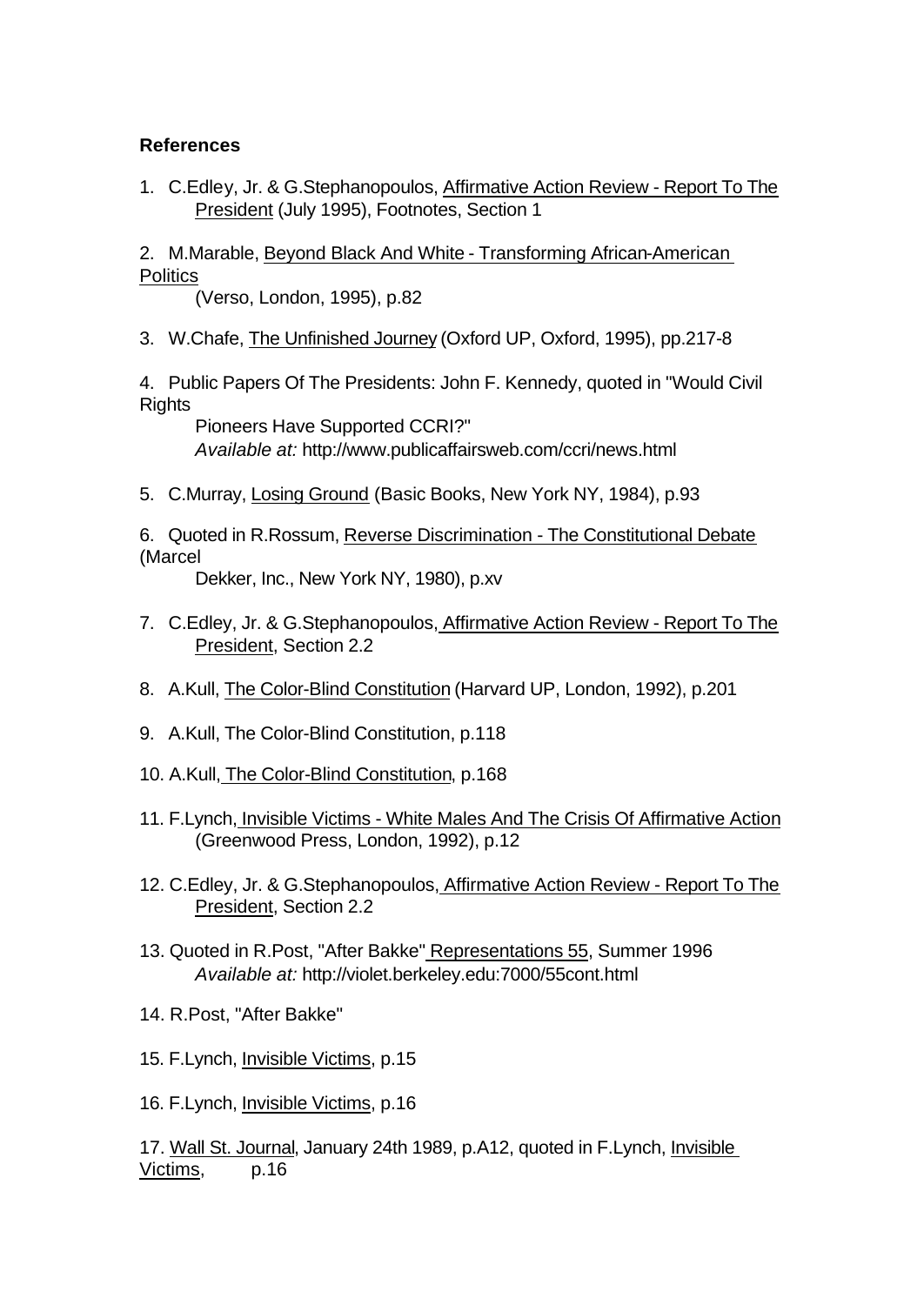- 18. Quoted in "Fifth Circuit Court decision on Hopwood v. Texas" *Available at:* http://pwa.acusd.edu/~e\_cook/HOPXRPT.HTML
- 19. M.Marable, Beyond Black And White, p.189

20. R.Freeman, "Affirmative Action: Good, Bad or Irrelevant?" New Perspectives 16,

pp.23-7, quoted in F.Lynch, Invisible Victims, p.157

- 21. M.Marable, Beyond Black And White, p.86
- 22. C.Edley, Jr. & G.Stephanopoulos, Affirmative Action Review Report To The President, Section 3.2.2
- 23. C.Edley, Jr. & G.Stephanopoulos, Affirmative Action Review Report To The President, Section 2.4
- 24. Quoted in "What Are Your Chanes Of Admission To UCLA?" *Available at:* http://pwa.acusd.edu/~e\_cook/chances.html
- 25. C.Edley, Jr. & G.Stephanopoulos, Affirmative Action Review Report To The President, Section 4.3
- 26. M.Marable, Beyond Black And White, p.84
- 27. Quoted in "The California Civil Rights Initiative will restore to California the original meaning and purpose of the U.S. Civil Rights Act" *Available at:* http://www.publicaffairsweb.com/ccri/cract.html
- 28. M.Marable, Beyond Black And White, p.86
- 29. R.Rossum, Reverse Discrimination, p.xv
- 30. I.Young, Justice And The Politics Of Difference (Princeton UP, Princeton NJ, 1990), p.198
- 31. C.Sheppard, Study Paper on Litigating The Relationship Between Equity And

Equality (Ontario Law Reform Commission, Toronto ON, 1993), p.12

32. C.Sheppard, Study Paper, p.11

33. R.Rossum, Reverse Discrimination, p.38 **APPENDIX - PART 1**

> Amendment XIV of the United States Constitution (the Equal Protection Clause)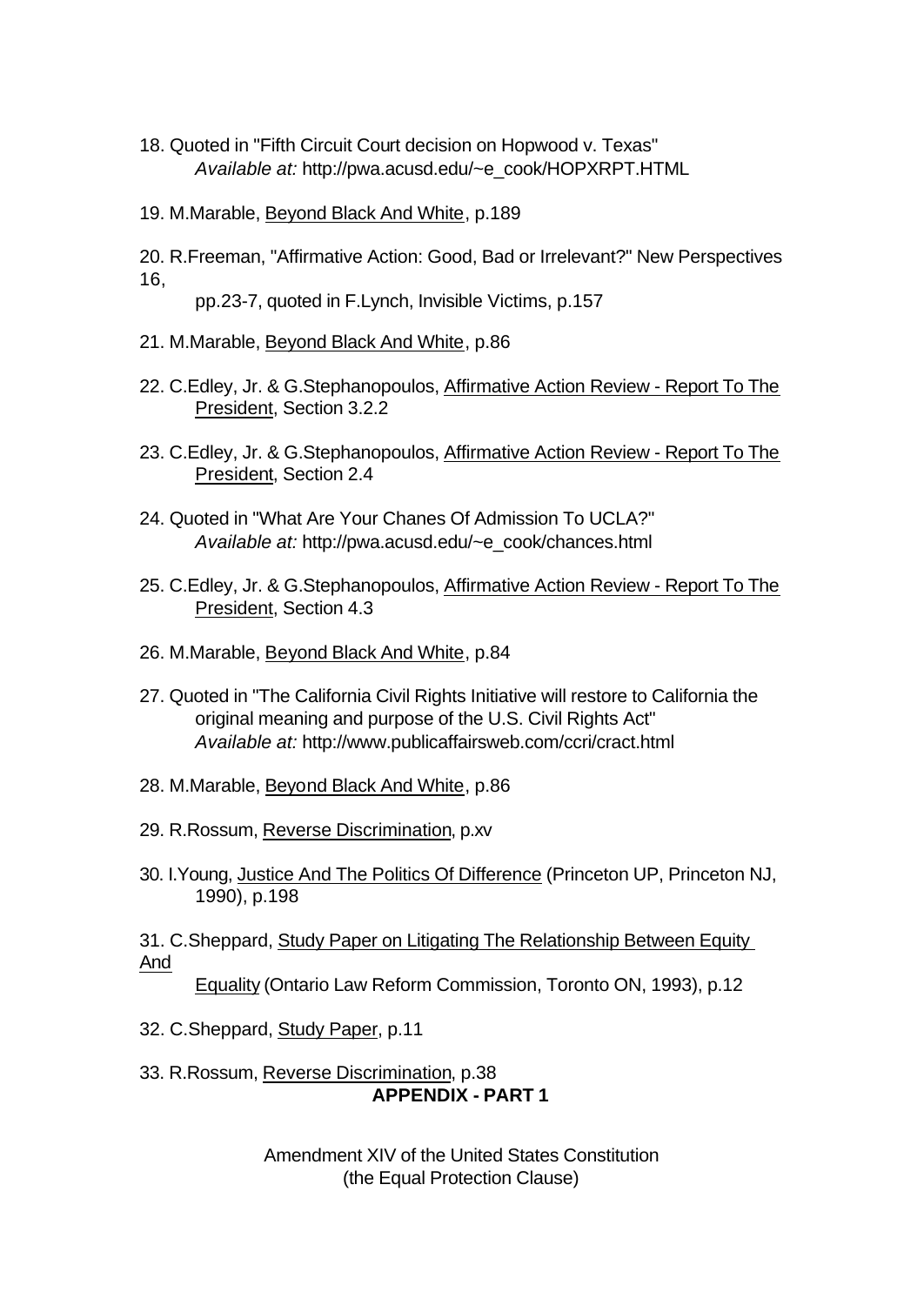Section 1. All persons born or naturalized within the United States, and subject to the jurisdiction thereof, are citizens of the United States and of the State wherein they reside. No State shall make or enforce any law which shall abridge the privileges or immunities of citizens of the United States; nor shall any State deprive any person of life, liberty, or property, without due process of law; nor deny to any persons within its jurisdiction the equal protection of the laws.

(Source: Amendments to the Constitution, reprinted in G.Tindall & D.Shi, America, (W.W.Norton & Co, New York NY, 1989), p.A24)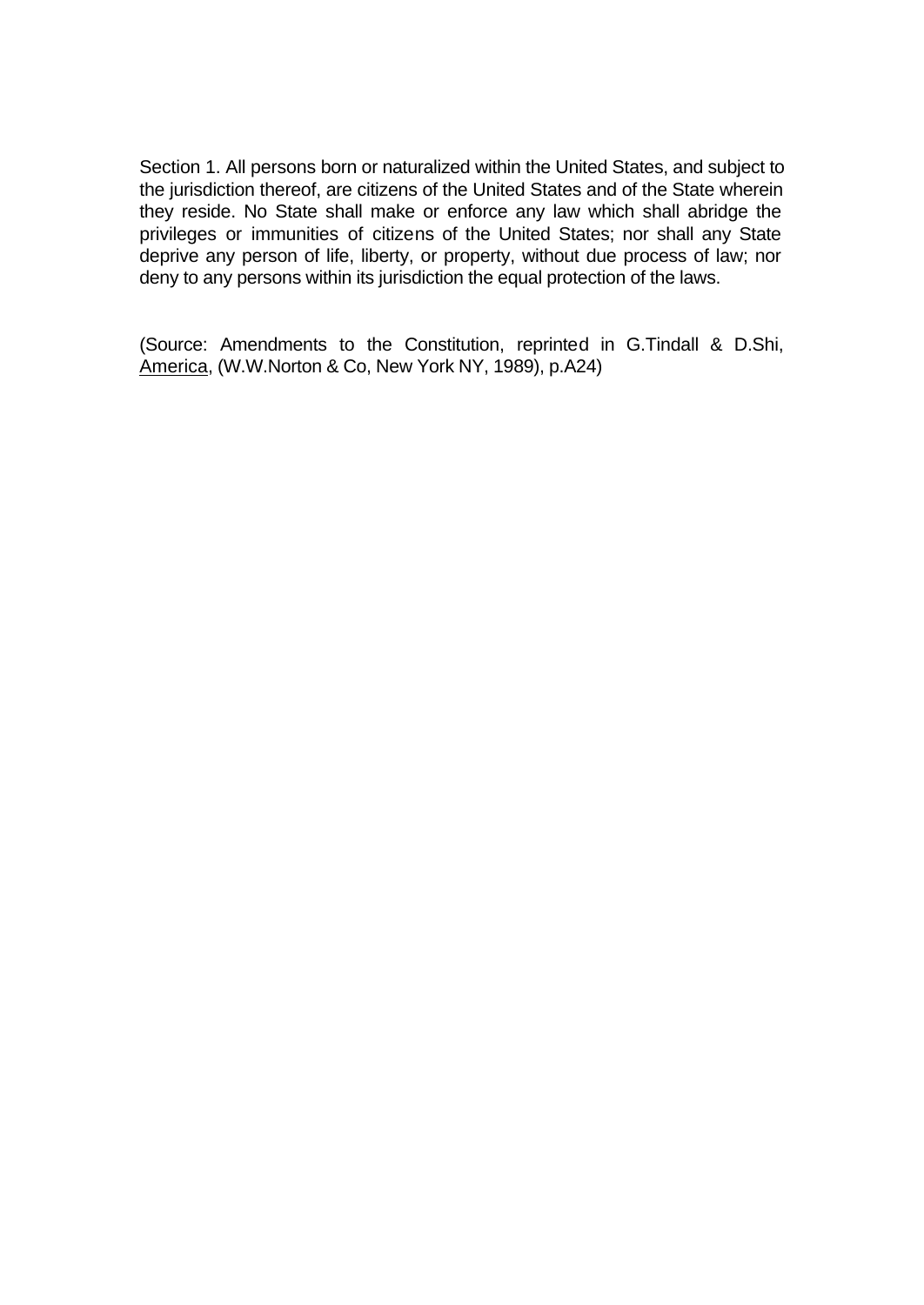# **APPENDIX - PART 2**

#### The Civil Rights Act of 1964 (relevant exerpts)

Title VI, Section 601

No person in the United States shall, on the grounds ot race, color, or national origin, be excluded from participation in, be denied benefits of, or be subject to discrimination under any program or activity receiving federal financial assistance.

### Title VII, Section 703

(a) It shall be an unlawful employment practice for an employed (1) to fail or refuse to hire or discriminate against any individual with respect to his compensation, terms, conditions, ot privileges of employment, because of such individual's color, religion, sex, or national origin; or (2) to limit, segregate or classify his employees in any way which would deprive or tend to deprive any individual of employment opportunities or otherwise adversely affect his status as an employee, because of such individual's race, color, religion, sex, or national origin.

(j) Nothing contained in this title shall be interpreted to require any employer, employment agency, labor organization, or joint labor-management committee subject to this title to grant preferential treatment to any individual or to any group because of the race, color, religion, sex, or national origin of such individual or group on account of an imbalance which may exist with respect to the total number or percentage of persons of any race, color, religion, sex, or national origin employed by any employer, referred or classified for employment by any employmeny agency or labor organization, or admitted to, or employed in, any apprenticeship or other training program, in comparison with the total number or percentage of persons of such race, color, religion, sex, or national origin in any community, State, section, or other area, or in the available work force in any community, State, section, or other area.

# Title VII, Section 704

(b) It shall be an unlawful employment practice for an employer, labor organization, or employment agency to print or publish or cause to be printed or published any notice or advertisement relating to employment by such an employer or membership in or any classification or referral for employment by such an employment agency, indicating any preference, limitation, specification, or discrimination based on race, color, religion, sex, or national origin, except that such a notice or advertisement may indicate a preference, limitation, specification, or discrimination based on religion, sex, or national origin when religion, sex, or national origin is a bona fide occupational qualification for employment.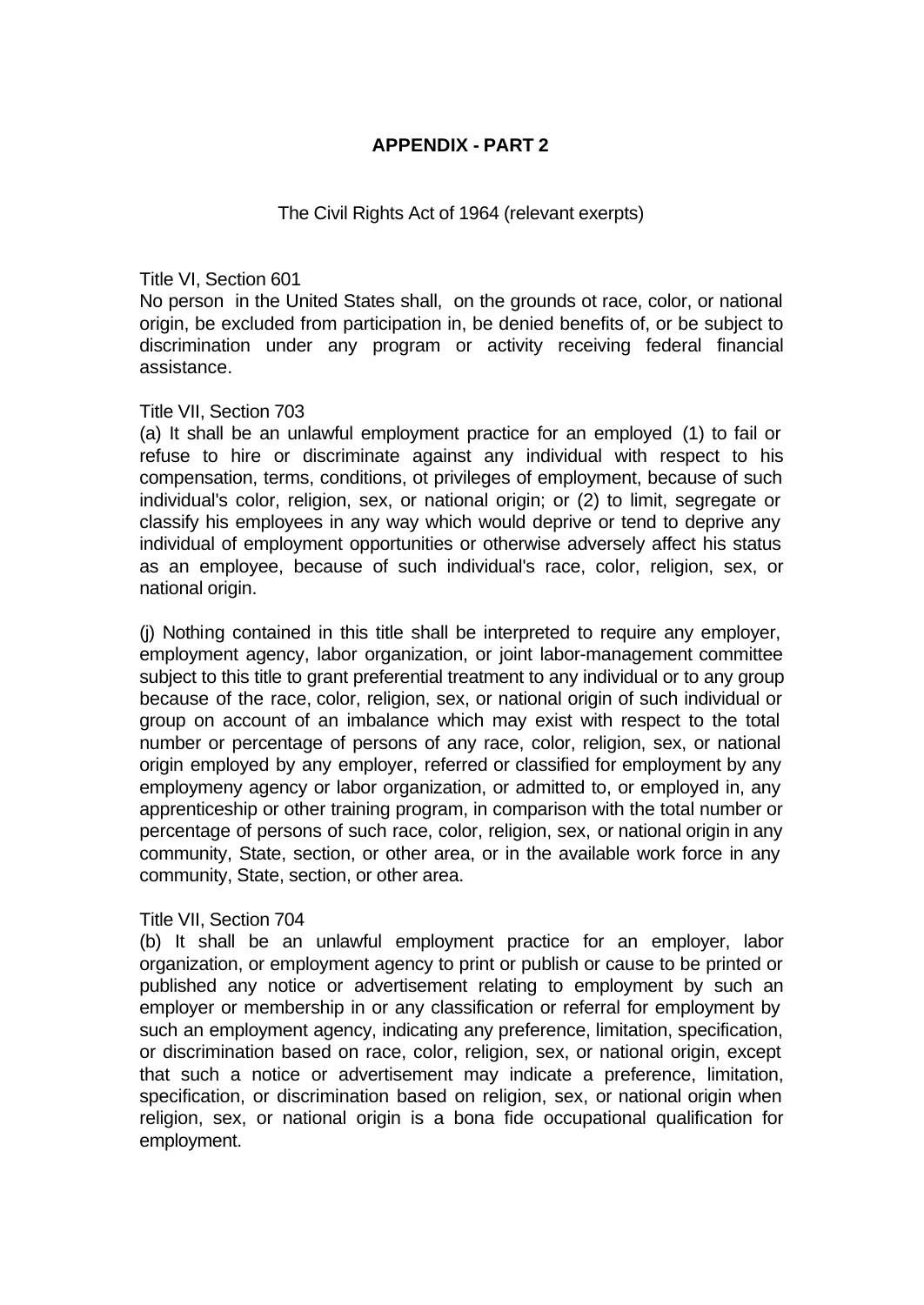(Source: *Available at:* http://www.publicaffairsweb.com/ccri/cract.htm/)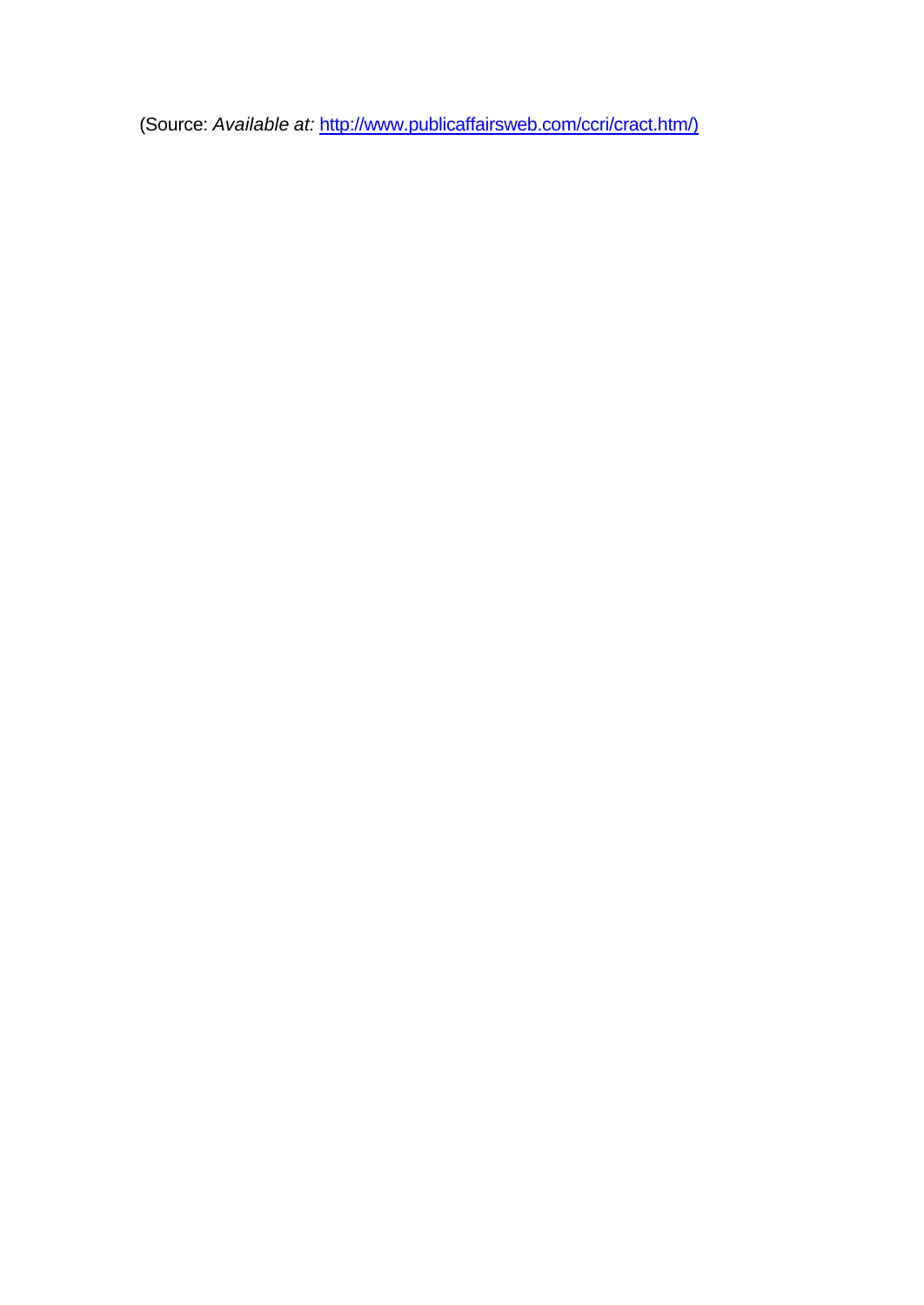# **APPENDIX - PART 3**

#### The Harvard Admissions Programme

Race or ethnic background may be deemed a "plus" in a particular applicant's file, yet it does not insulate the individual from comparison with all other candidates for the available seats. The file of a particular black applicant may be examined without the factor of race being decisive when compared, for example, with that of an applicant identified as an Italian-American if the latter is thought to exhibit qualities more likely to promote beneficial educational pluralism. Such qualities could include exceptional personal talents, unique work or service experience, leadership potential, maturity, demonstrated compassion, a history of overcoming disadvantage, ability to communicate with the poor, or other qualifications deemed important. In short, an admissions program operated in this way is flexible enough to consider all pertinent elements of diversity in light of the particular qualifications of each applicant, and to place them on the same footing for consideration, although not necessarily according them the same weight. Indeed, the weight attributed to a particular quality may vary from year to year depending on the "mix" both of the student body and the applicants for the incoming class.

(Source: Quoted in R.Rossum, Reverse Discrimination, (Marcel Dekker, Inc, New York NY, 1980), p.14)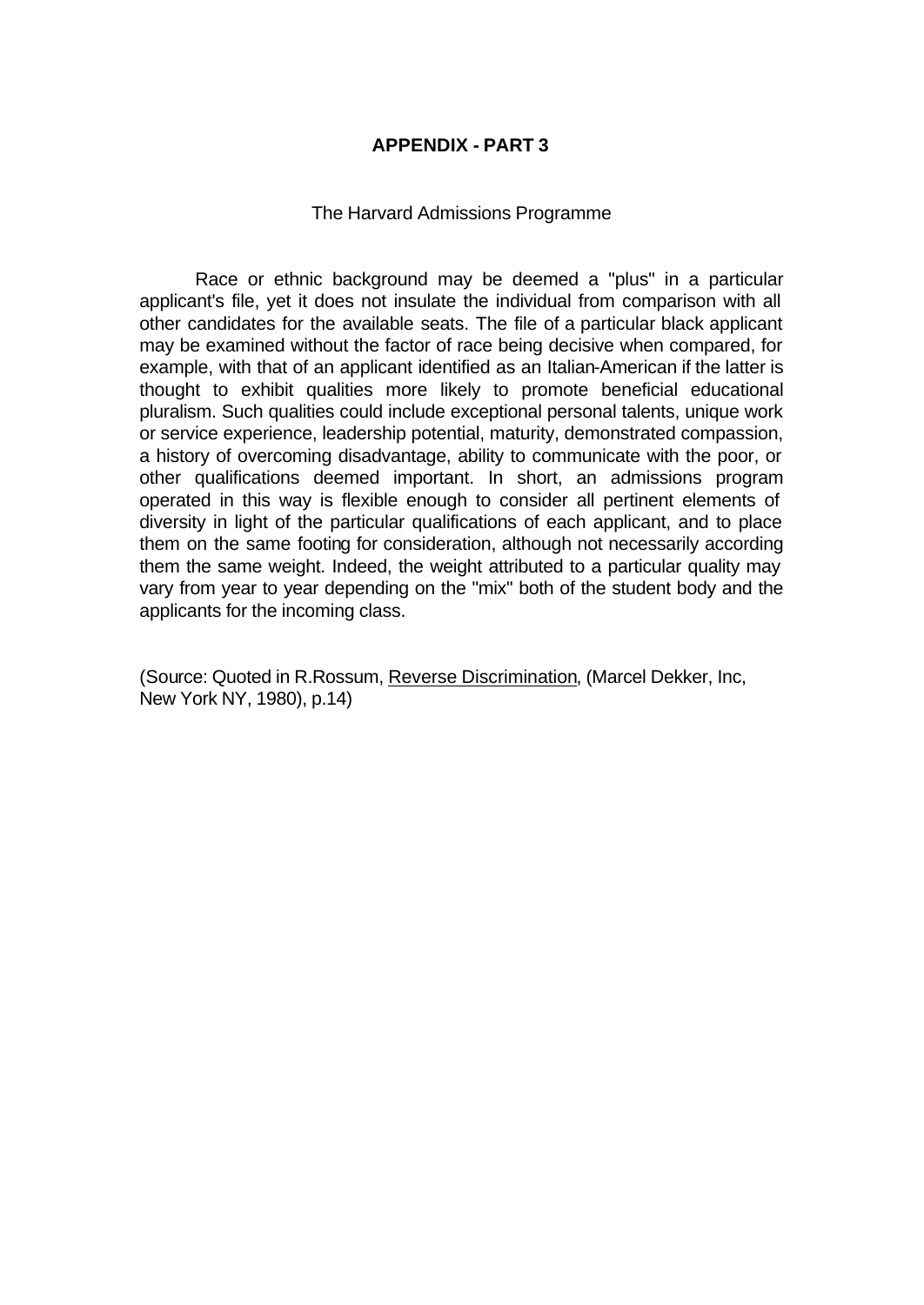# **APPENDIX - PART 4**

# AUTHORS AND PRINCIPALS Glynn Custred & Thomas Wood

# THE CALIFORNIA CIVIL RIGHTS INITIATIVE

A proposed statewide constitutional amendment by initiative

--------------------------------------------------------------------------------------------

(a) The state shall not discriminate against, or grant preferential treatment to, any individual or group on the basis of race, sex, color, ethnicity, or national origin in the operation of public employment, public education, or public contracting.

(b) This section shall apply only to action taken after this section's effective date.

(c) Nothing in this section shall be interpreted as prohibiting bona fide qualifications based on sex which are reasonably necessary to the normal operation of public employment, public education, or public contracting.

(d) Nothing in this section shall be interpreted as invalidating any court order or consent decree which is in force as of the effective date of this section.

(e) Nothing in this section shall be interpreted as prohibiting action which must be taken to establish or maintain eligibility for any federal program, where ineligibility would result in a loss of federal funds to the state.

(f) For the purposes of this section, "state" shall include, but not necessarily be limited to, the state itself, any city, county, city and county, public university system, including the University of California, community college district, school district , or any other political subdivision or governmental instrumentality of or within the state.

(g) The remedies available for violations of this section shall be the same, regardless of the injured party's race, sex, color, ethnicity, or national origin, as are otherwise available for violations of then-existing California antidiscrimination law.

(h) This section shall be self-executing. If any parts of this ection are found to be in conflict with federal law or the United States Constitution, the section shall be implemented to the maximum extent that federal law and the United States